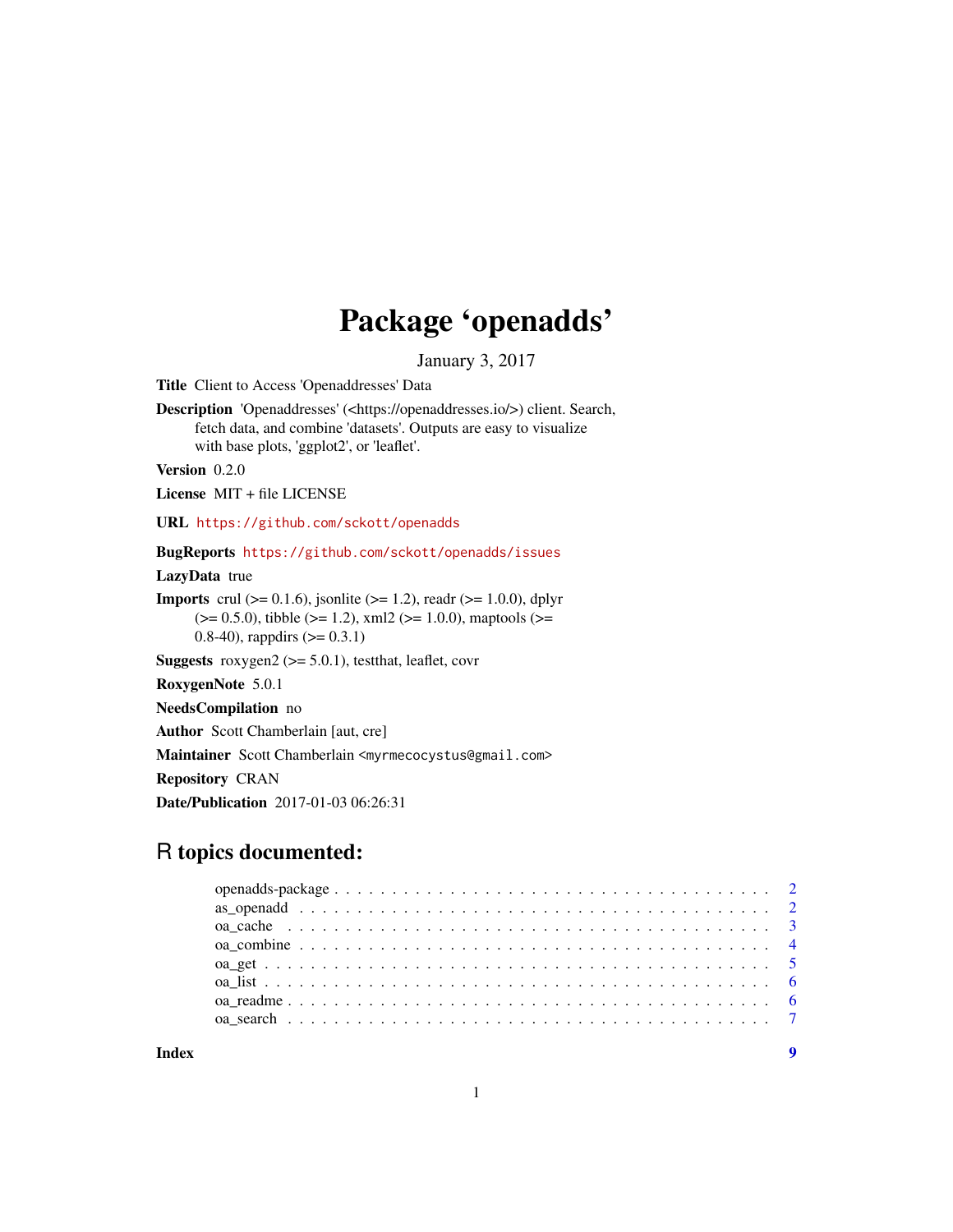<span id="page-1-0"></span>

R client for Openaddresses.io data

#### Author(s)

Scott Chamberlain <myrmecocystus@gmail.com>

as\_openadd *Coerce to openadd object*

## Description

Coerce to openadd object

#### Usage

 $as\_openadd(country = NULL, state = NULL, city = NULL, ...)$ 

## Arguments

| country | (characater) Country name             |
|---------|---------------------------------------|
| state   | (characater) State (or province) name |
| city    | (characater) City name                |
|         | ignored                               |

#### Details

This is a helper function to let the user specify what they want with any combination of country, state, and city - the output of which can be passed to [oa\\_get](#page-4-1) to get data.

If your search results in more than 1 result, we stop with message to refine your search.

#### Value

an object of class openadd

```
## Not run:
as_openadd(country="us", state="nv", city="las_vegas")
# too coarse, will ask you to refine your search
# as_openadd(country="us", state="mi", city="detroit")
## End(Not run)
```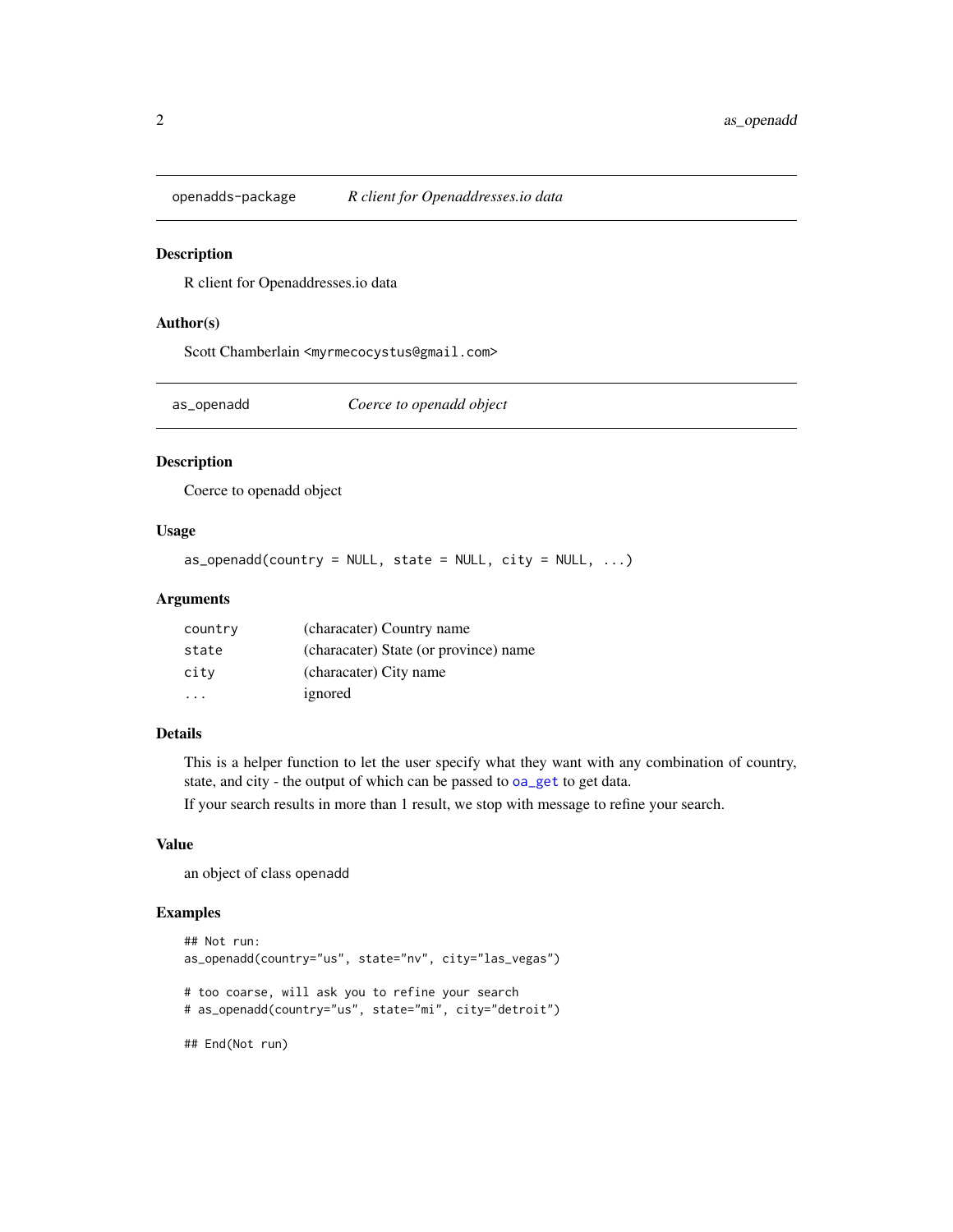<span id="page-2-0"></span>

Manage cached files

#### Usage

```
oa_cache_list()
```
oa\_cache\_delete(files, force = TRUE)

oa\_cache\_delete\_all(force = TRUE)

oa\_cache\_details(files = NULL)

## Arguments

| files | File name or names                                      |
|-------|---------------------------------------------------------|
| force | (logical) Should files be force deleted? Default: FALSE |

#### Details

cache\_delete only accepts 1 file name, while cache\_delete\_all doesn't accept any names, but deletes all files. For deleting many specific files, use cache\_delete in a [lapply](#page-0-0) type call

We cache using [user\\_cache\\_dir](#page-0-0), find your cache folder by executing rappdirs::user\_cache\_dir("openadds-cache")

```
## Not run:
# list files in cache
oa_cache_list()
# List info for single files
oa_cache_details(files = oa_cache_list()[1])
oa_cache_details(files = oa_cache_list()[2])
# List info for all files
oa_cache_details()
# delete files by name in cache
# oa_cache_delete(files = oa_cache_list()[1])
# delete all files in cache - BE CAREFUL, MAKE SURE YOU WANT TO DO THIS
# oa_cache_delete_all()
## End(Not run)
```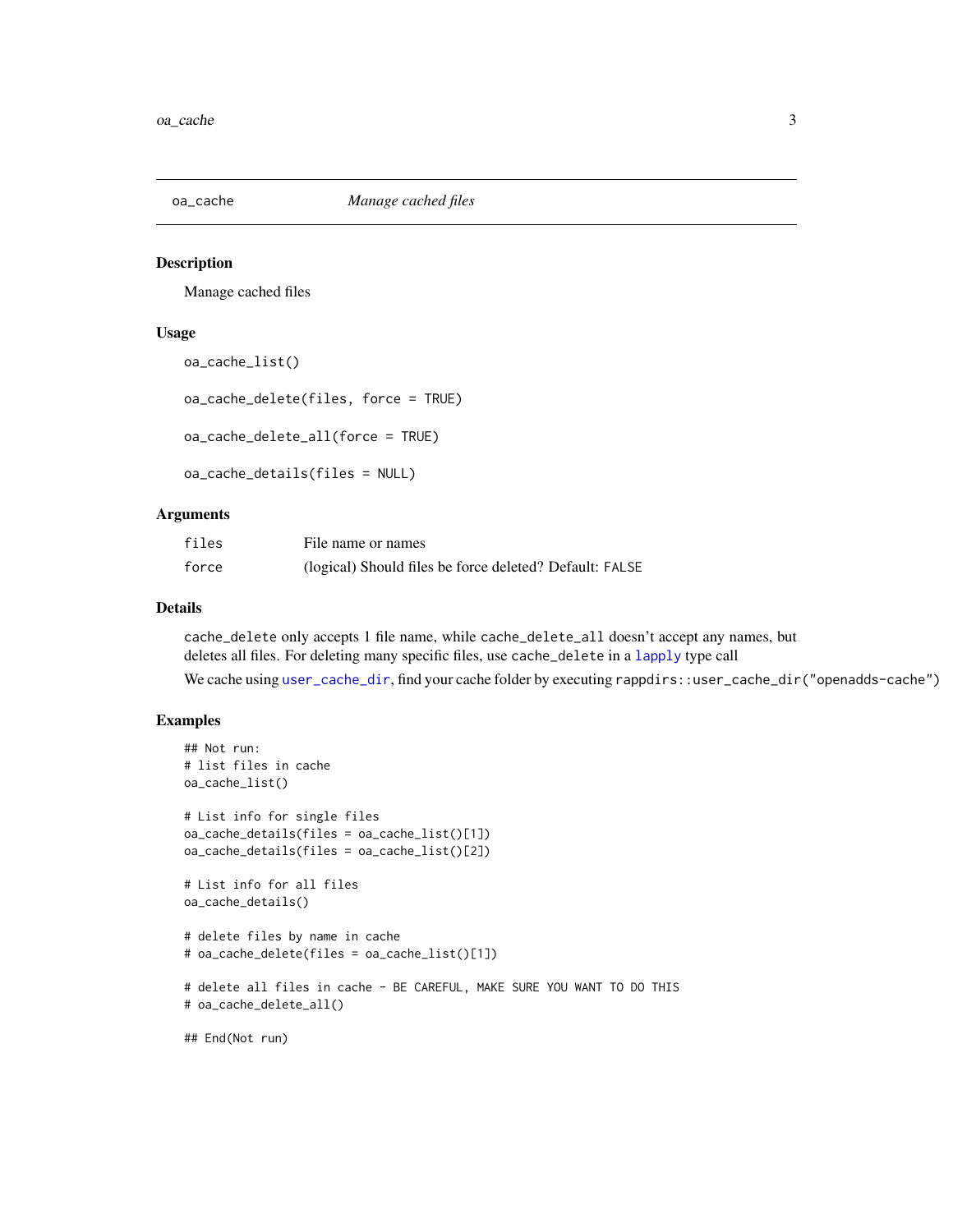<span id="page-3-0"></span>

Combine data helper

#### Usage

oa\_combine(...)

## Arguments

... Data sets, all need to be of class oa

### Details

Gives back a single tbl\_df, with a subset of columns, currently lon, lat, and address. This function attempts to combine, but may fail sometimes.

#### Value

a tibble (a data.frame) of all the inputs combined, with attributes for original urls and paths on disk

```
## Not run:
dat <- oa_list()
out1 <- oa_get(dat$processed[5])
out2 <- oa_get(dat$processed[35])
(alldat <- oa_combine(out1, out2))
out4 <- oa_get(dat$processed[788])
(alldat <- oa_combine(out2, out4))
if (!requireNamespace("leaflet")) {
  install.packages("leaflet")
}
library("leaflet")
leaflet(alldat) %>%
  addTiles() %>%
  addCircles(lat = \nulat, lng = \nulon, popup = \nuaddress)
## End(Not run)
```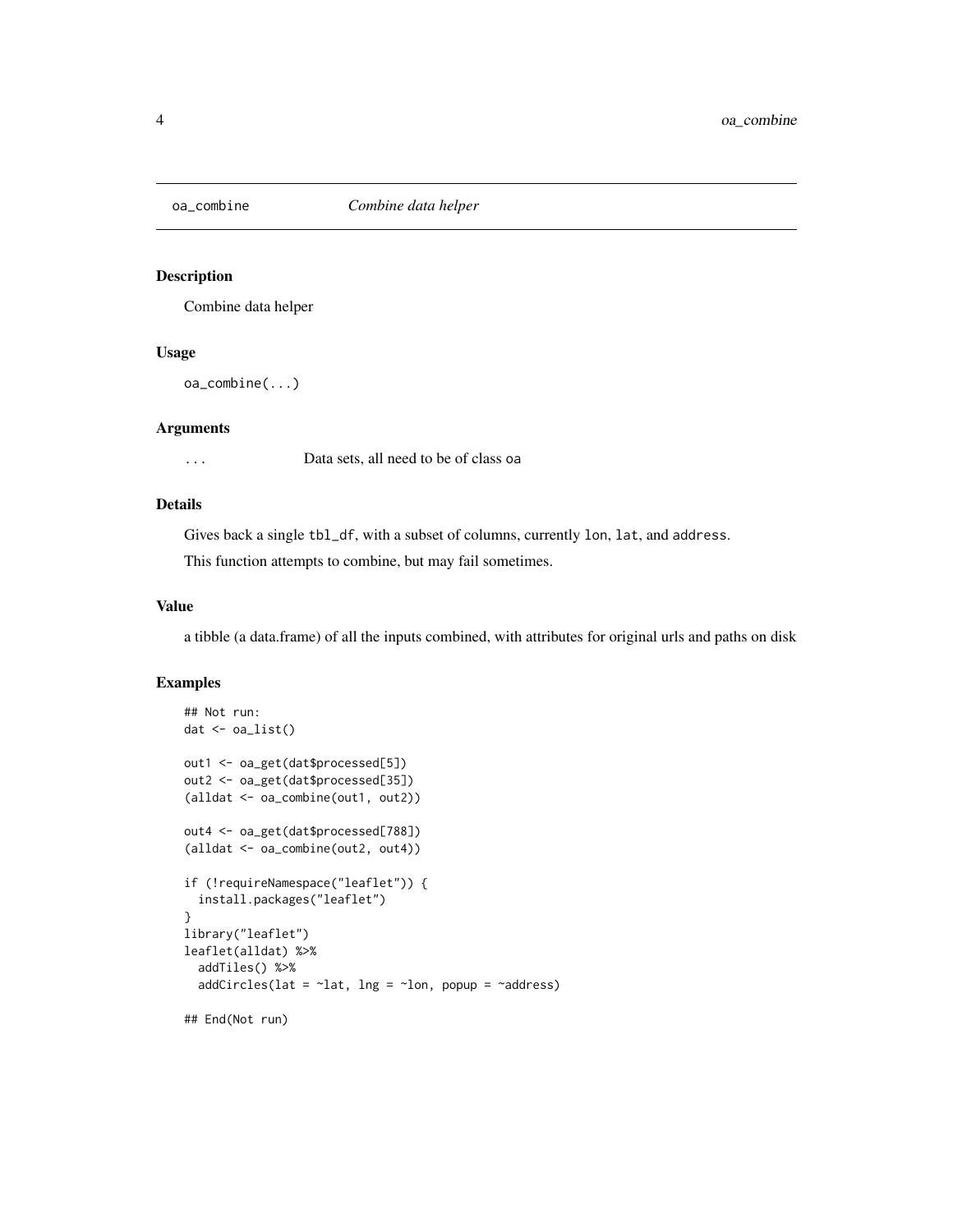<span id="page-4-1"></span><span id="page-4-0"></span>

Get data from Openaddresses

#### Usage

 $oa\_get(x, overwrite = FALSE, ...)$ 

#### Arguments

| $\mathsf{X}$            | (character) URL for an openaddresses dataset, or an object of class openadd |
|-------------------------|-----------------------------------------------------------------------------|
| overwrite               | (logical) Will only overwrite existing path if TRUE                         |
| $\cdot$ $\cdot$ $\cdot$ | Pass on curl options to HttpClient                                          |

#### Value

a tibble (a data.frame), with attributes for original url and path on disk

#### References

<https://openaddresses.io/>

```
## Not run:
(out1 <- oa_get("http://data.openaddresses.io/runs/142103/at/tirol.zip"))
(out2 < -oa_get("http://data.openaddresses.io/runs/142676/ca/bc/victoria.zip"))
# from a openadd class object
oa_get(as_openadd(country="us", state="nv", city="las_vegas"))
# combine data sets
(alldat <- oa_combine(out1, out2))
# Map data
if (!requireNamespace("leaflet")) {
  install.packages("leaflet")
}
library(leaflet)
small <- out2[[1]][1:5000,]
leaflet(small) %>%
  addTiles() %>%
  addCircles(lat = ~\sim LAT, lng = ~\sim LON,popup = unname(apply(small[, c('NUMBER', 'STREET')], 1,
             paste, collapse = " ")))
```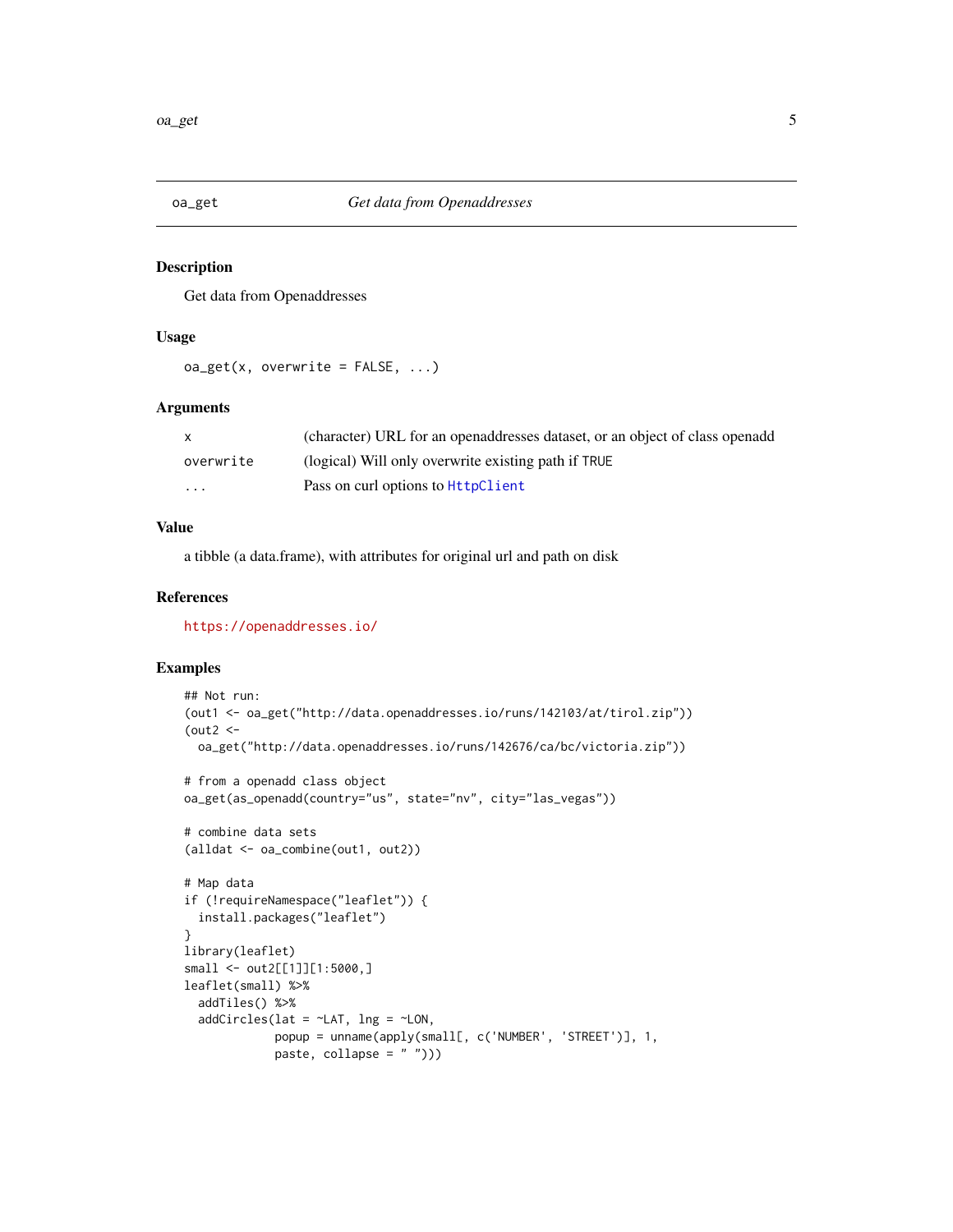<span id="page-5-0"></span>## End(Not run)

## oa\_list *List available data*

## Description

List available data

#### Usage

oa\_list(...)

#### Arguments

... Pass on curl options to [HttpClient](#page-0-0)

#### Value

A tibble (a data.frame)

#### Examples

```
## Not run:
(res \leftarrow oa\_list())
```
# mean address count per state/country/etc mean(res\$`address count`, na.rm = TRUE)

## End(Not run)

oa\_readme *Print readme from one or more datasets*

## Description

Print readme from one or more datasets

## Usage

```
oa_readme(x)
```
#### Arguments

x input, either an object of class oa or a list of such objects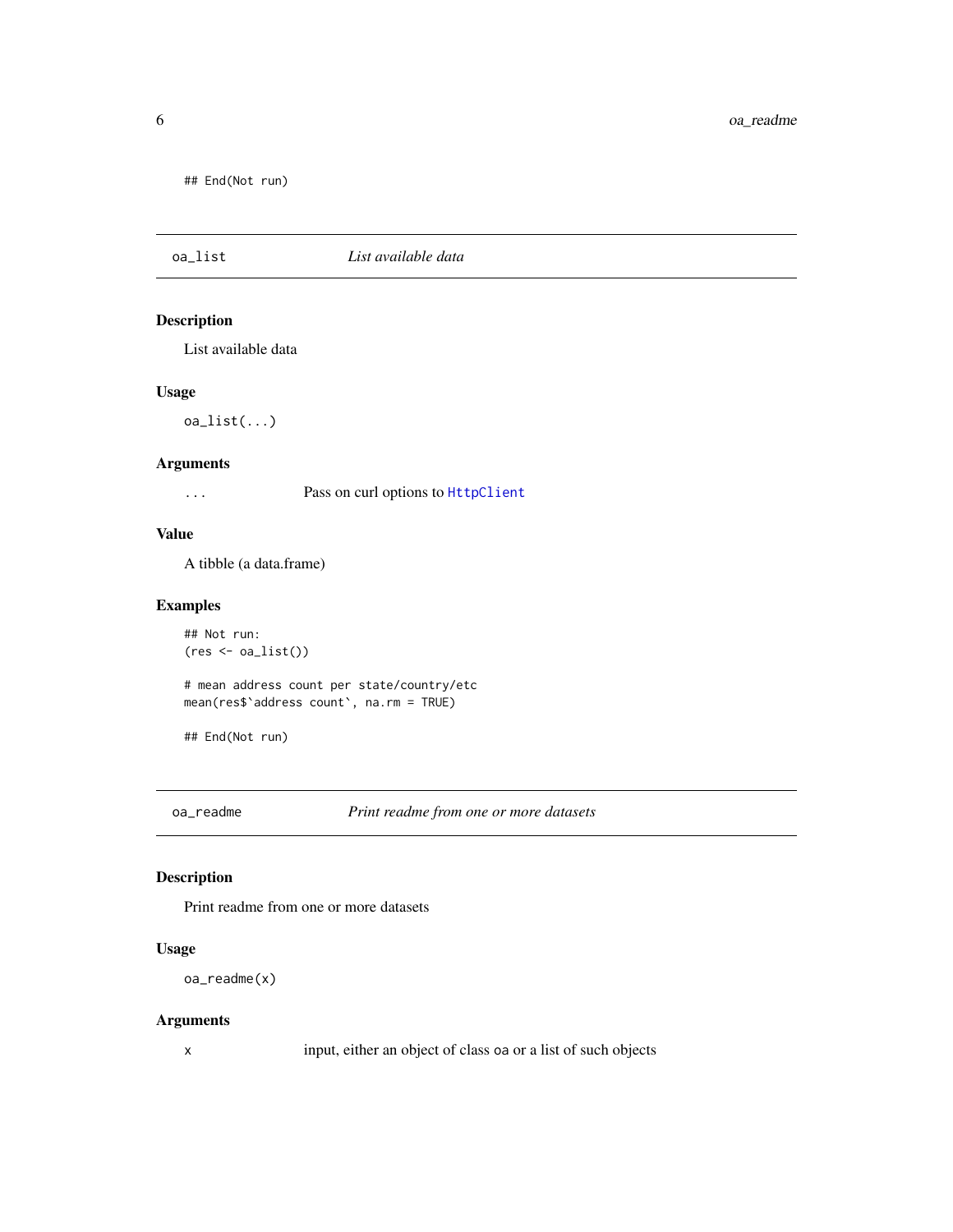#### <span id="page-6-0"></span>oa\_search 7

## Value

character string

## Examples

```
## Not run:
# single
url1 <- "http://data.openaddresses.io/runs/33311/us/mi/ottawa.zip"
xx <- oa_get(url1)
oa_readme(xx)
cat(oa_readme(xx))
# many at once
url2 <- "http://data.openaddresses.io/runs/101436/us/ca/yolo.zip"
zz <- oa_get(url2)
oa_readme(list(xx, zz))
cat(oa_readme(list(xx, zz)), sep = "\n\n")
## End(Not run)
```
#### oa\_search *Search Openaddresses datasets*

## Description

Search Openaddresses datasets

#### Usage

 $oa\_search( country = NULL, state = NULL, city = NULL, ...)$ 

#### Arguments

| country | (characater) Country name             |
|---------|---------------------------------------|
| state   | (characater) State (or province) name |
| city    | (characater) City name                |
|         | Pass on curl options to HttpClient    |

## Value

a tibble (a data.frame)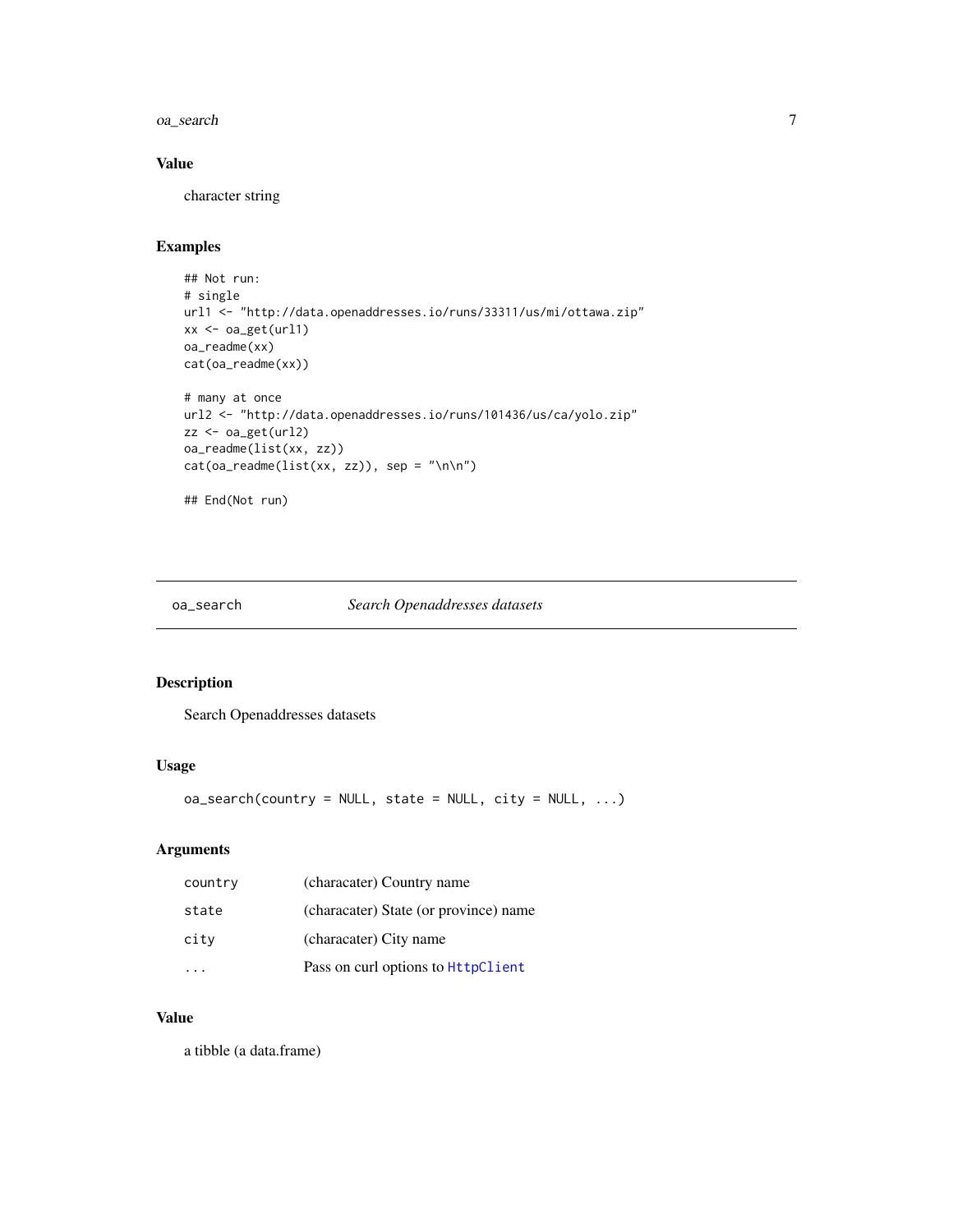8 oa\_search

## Examples

```
## Not run:
# return all data in a data.frame
oa_search()
# search by various combinations
oa_search(country = "us")
oa_search(country = "us", state = "ca")
oa_search(state = "tx")
oa_search(city = "houston")
oa_search("us", "nv", "las_vegas")
```
## End(Not run)